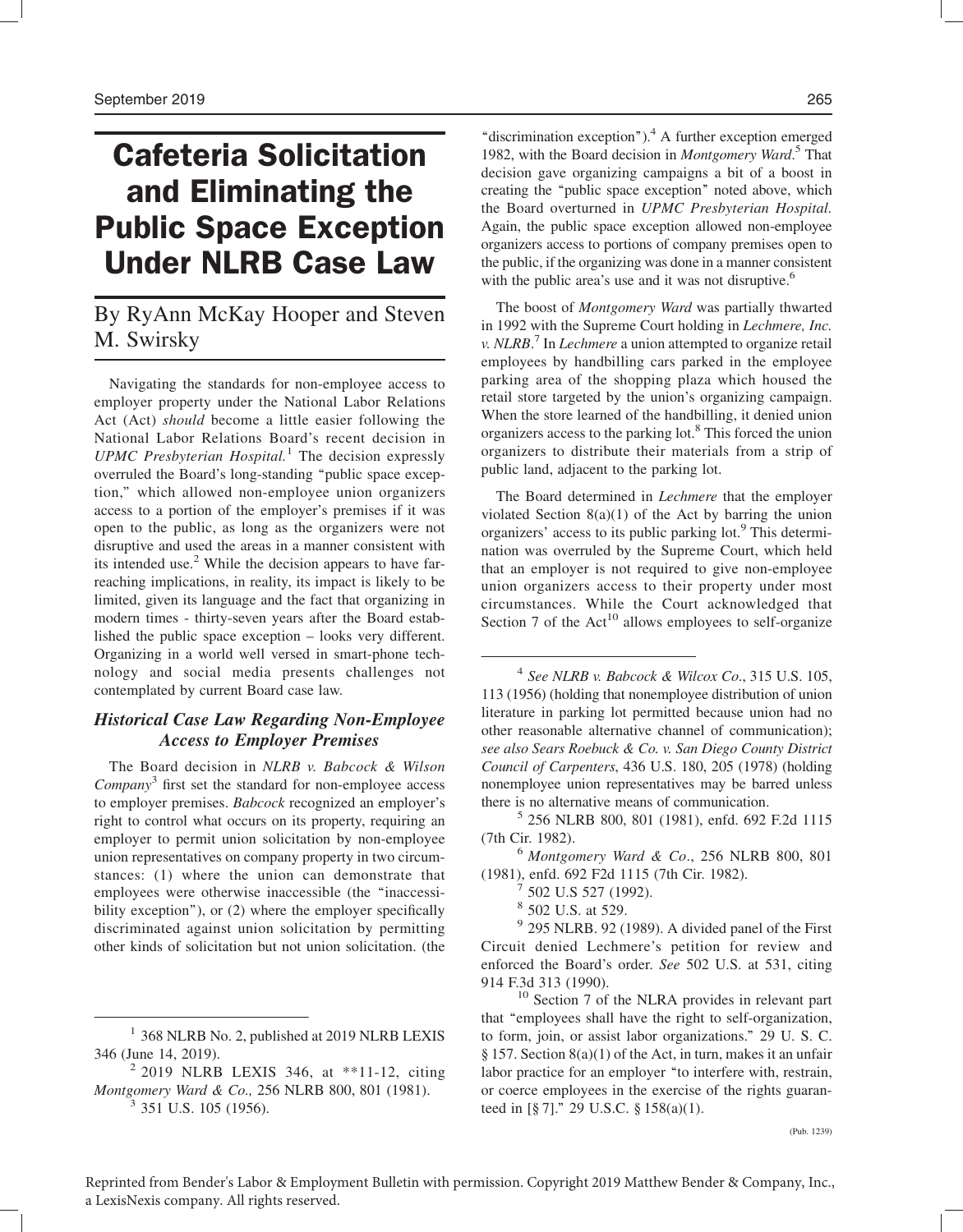and that is right "depends in some measure on [their] ability ...to learn the advantages of self-organization from others," $11$  it held that Section 7 cannot compel an employer to allow for distribution of union literature by nonemployee organizers on the employer's property, unless the location of the plant and the living quarters of the employees place the employees beyond the reach of reasonable union efforts to communicate with them through the usual channels. $12$ 

Stated differently, the Lechmere Court held that Section 7 of the Act only applies to non-employee union organizers where, ''the inaccessibility of employees makes ineffective the reasonable attempts by nonemployees to communicate with them through the usual channels."<sup>13</sup> In the words of the Court:

As we have explained, the [inaccessibility] exception to Babcock's rule is a narrow one. It does not apply wherever nontrespassory access to employees may be cumbersome or less-than-ideally effective, but only where "the *location of a plant and the living* quarters of the employees place the employees beyond the reach of reasonable union efforts to communicate with them.'' Classic examples include logging camps, mining camps, and mountain resort hotels. Babcock's exception was crafted precisely to protect the § 7 rights of those employees who, by virtue of their employment, are isolated from the ordinary flow of information that characterizes our society. The union's burden of establishing such isolation is, as we have explained, "a heavy one," and one not satisfied by mere conjecture or the expression of doubts concerning the effectiveness of nontrespassory means of communication.<sup>14</sup>

Rejecting the notion that employees are inaccessible merely because they did not reside on the employer's premises or because they lived in a large metropolitan area, the Court found that the union failed to show that ''unique obstacles'' prevented its reasonable access to the employees outside of the employer's premises and, thus, rejected the Board's conclusion that the employer violated Section 8(a)(1) of the Act.<sup>15</sup>

While Lechmere did not expressly overrule the public space exception, it did make it easier for employers to close the loophole created by that exception by adjusting their non-solicitation policies to prohibit all types of solicitation on company premises. The Lechmere holding glossed over initial pronouncements of the public space exception, which required the organizing activity to be non-disruptive nature. Instead, Lechmere focused on whether the union had reasonable access to employees outside of the company premises and whether the company treated all solicitations in the same manner. The Court held, in particular, that an employer did not have to open any space – public or otherwise – to nonemployee organizers where inaccessibility to employees or disparate enforcement of a non-solicitation policy was not at play.16

Courts of appeals interpreted and applied Montgomery Ward in different ways after Lechmere, with the United States Court of Appeals for the District of Columbia taking the stance that Lechmere effectively overruled the public space exception.<sup>17</sup> Despite the new case law ushered in by *Lechmere*, the public space exception still existed on the books and was recognized by the Board until the recent holding in UPMC Presbyterian Hospital.<sup>18</sup> As the Board stated in UPMC Presbyterian Hospital, "[w]e agree with the judicial criticism of extant precedent permitting nonemployee union representatives to gain access to public areas on private property in contravention of *Babcock's* principles."<sup>19</sup>

#### The Board's 2019 UPMC Holding

In UPMC Presbyterian Hospital, a hospital security guard removed two non-employee union organizers from the hospital cafeteria. The organizers were sitting with at least six (6) employees at two tables, eating lunch, and discussing union organizing campaign matters. The Hospital cafeteria, which was on the eleventh (11th) floor of the hospital building was open to the public.<sup>20</sup> The Union organizers had distributed union pamphlets and pins while meeting with employees in the cafeteria. The security guard approached the union organizers, asked

 $11$  502 U.S. at 532, citing *Babcock*, 351 U.S. at 113.

<sup>12</sup> 502 U.S. at 539.

<sup>13</sup> 502 U.S. at 539.

 $14$  502 U.S. at 539-40 (internal citations omitted; emphasis added).

<sup>&</sup>lt;sup>15</sup> 502 U.S. at 540.

<sup>16</sup> 502 U.S. at 540-41.

 $17$  See also Farm Fresh, Inc., 326 NLRB 997 (1998), review granted in part, enforcement granted in part UFCW Local 400 v. NLRB, 222 F.3d 1030 (D.C. Cir. 2000) (holding Lechmere effectively overruled Montgomery Ward  $\&$  Co. by holding that an employer's prohibition of non-disruptive solicitation of off duty employees in a public snack bar location on the employer's premises was permissible because there was no showing of a disparate application of a no-solicitation policy).

 $18$  368 NLRB No. 2, 2019 NLRB LEXIS 346 (June 14, 2019).

<sup>&</sup>lt;sup>19</sup> 2019 NLRB LEXIS 346, at \*15.

<sup>&</sup>lt;sup>20</sup> 2019 NLRB LEXIS 346, at \*5.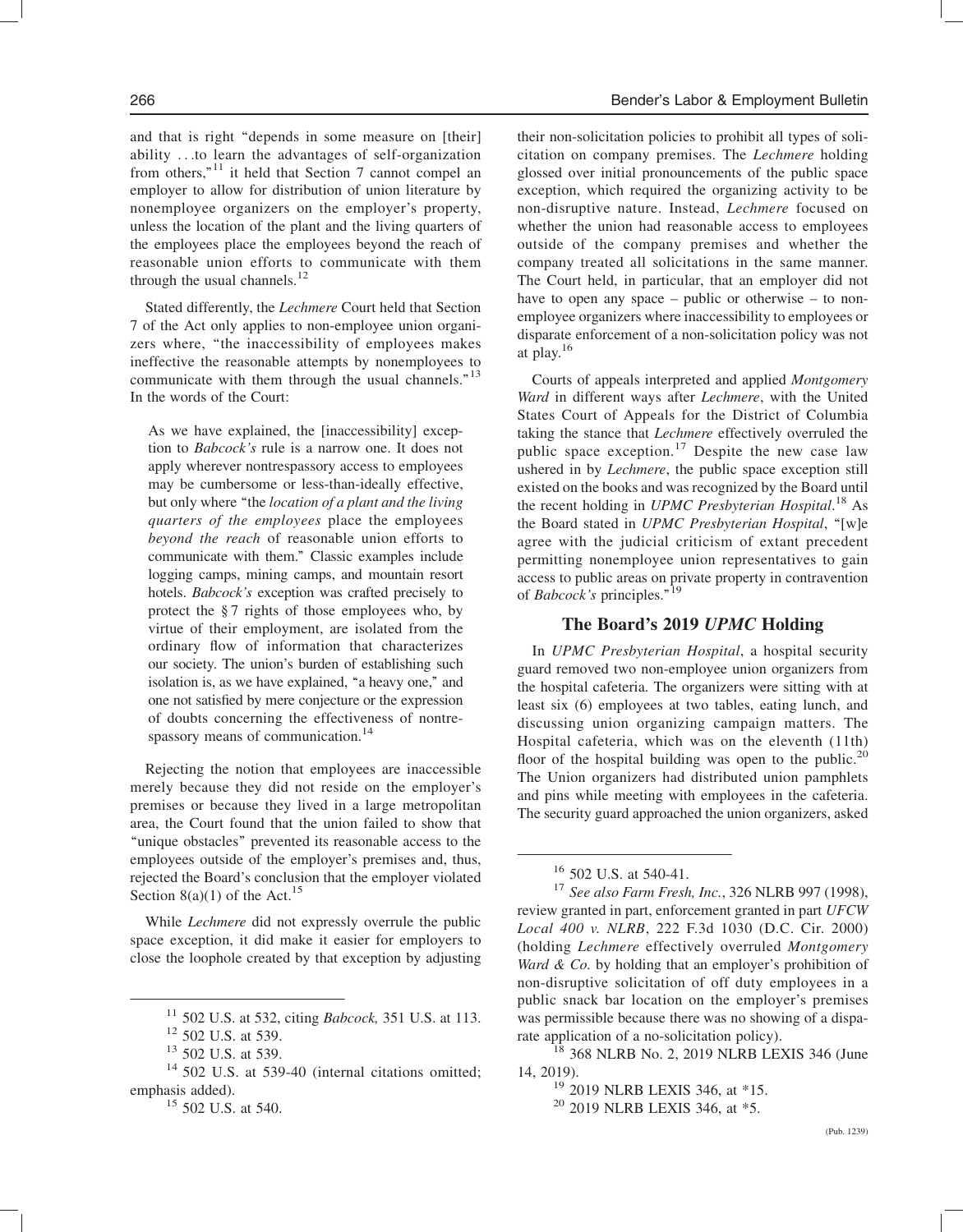them to present identification, and proceeded to eject them from the cafeteria.

The Union later filed unfair labor practice charges alleging inter alia that both the guard's ejection of the union representatives and the request to present identification were unlawful. The record at hearing suggested the employer frequently ejected individual participating in various types of solicitations from the cafeteria and that union solicitation was not treated disparately. After an unfair labor practice hearing, the Administrative Law Judge (ALJ) concluded that the employer had committed three violations of Section 8(a)(1) of the National Labor Relations Act (Act). Reversing the ALJ, the Board majority found that removal of the nonemployee union organizers was consistent with the hospital's prior practice of enforcing its non-solicitation policy and that the security guard's request for the non-employee union organizers to produce identification did not violate the Act. $^{21}$ 

In reaching this 3-1 split decision, the Board majority (Ring, Emanuel, Kaplan) reviewed the Supreme Court's decision in NLRB v. Babcock and Wilcox  $Co^{22}$  which permitted the solicitation of employees by a non-employee union representatives on company premises *only* where the union can demonstrate that employees were otherwise inaccessible, or where the employer specifically discriminated against union solicitation, permitting other kinds of solicitation on company property. The Board in UPMC restored the original Babcock standard, only rejecting what it considered ''the public space exception detour'' which expanded the Babcock rules for access. The Board also reaffirmed that an employer may enforce rules and practices which protect its property interests, so long as the practices neither violate the Act nor fall within the *Babcock* exceptions.<sup>23</sup>

#### What Does UPMC Mean for Employers?

Practically speaking, this holding is not likely to have a significant impact on how most employer's approach union organization and non-solicitation given the fact that so few employers' facilities have areas that are otherwise open to the public and the fact that in most instances

union organizers will have numerous other opportunities and means to reach workers they are seeking to organize. The language of the UPMC Presbyterian Hospital decision does, however, present as employer friendly, affirming that an employer has no duty to allow the nonemployee union representatives use of the employer's facility for organizational activities, even if the activity is not disruptive. Despite this language, under the Babcock standard, discriminatory enforcement of an employer's non-solicitation policy – rather than the existence of a public space exception – has always been the greatest risk and surefire way to draw an unfair labor practice charge.<sup>24</sup> It is notable that the hospital in the UPMC Presbyterian Hospital decision had a well-drafted nonsolicitation policy and that it consistently uniformly enforced its non-solicitation policy. The hospital did not enforce its policy more onerously against union solicitation over other forms of solicitation which occurred in its public spaces.<sup>25</sup>

The UPMC Presbyterian Hospital decision does not preclude solicitation in public spaces by employee organizers.<sup>26</sup> Section 7 of the Act grants employees the right to discuss mutual aid and protection and organizing, and further to pass union materials out and solicit employees in their off-duty time. Further, the presence and use of union salts – individuals who apply for and obtain employment with an employer for the purpose of organizing employees from the inside – is still common in construction and other industries. Once a salt is hired, the general rights afforded an employee organizer apply.

Even more notably, the UPMC Presbyterian Hospital case does not impact the special circumstance acknowledged by the Board for off-duty contractor access to solicit employees in public spaces inside a related business. In New York-New York Hotel and Casino v. NLRB, a restaurant was operated by a contractor, located inside the hotel and casino. $27$  The restaurant contractor employees sought

 $21$  The Board did however find a violation where the security guard sought identification from the employees meeting with the non-employee union representatives present. The Board held this action chilled Section 7 activity.

 $^{22}$  351 U.S. 105, 112 (1956).

<sup>&</sup>lt;sup>23</sup> 2019 NLRB LEXIS 346, at \*17.

 $24$  See K-Mart Corp., 313 NLRB 50, 58 (1993) (holding the Employer violated Section  $8(a)(1)$  by asking the police to remove non-employee handbillers while permitting the Salvation Army and donation seekers for religious organization to solicit in front of the store on the same day).

<sup>&</sup>lt;sup>25</sup> 2019 NLRB LEXIS 346, at \*7.

 $26$  First Healthcare Corp., 336 NLRB 646 (2001), review denied, enforcement granted by 344 F.3d 523 (6th Cir. 2003).

 $^{27}$  New York New York Hotel & Casino, 356 NLRB 907, 911 (2011), enfd. 676 F.3d 193 (D.C. Cir. 2012), cert. denied 568 U.S. 1244 (2013).